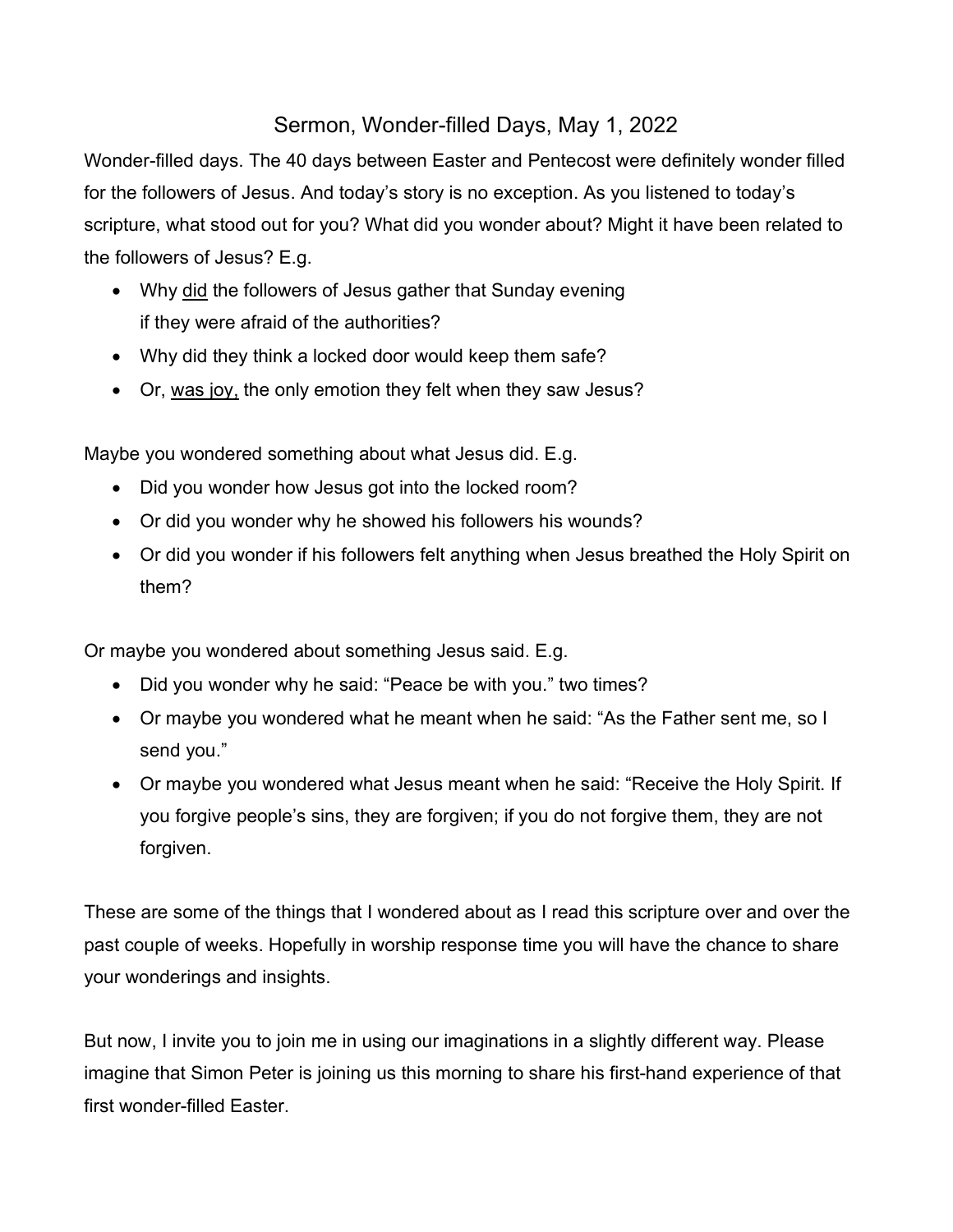Shalom and thank you for inviting me to visit you today. First off, I understand that 2 weeks ago you celebrated Easter and read the verses from John's gospel that came just before today's scripture reading. You heard that Mary went to the tomb early Easter morning and was terribly upset when she found the tomb empty. She ran and fetched John and me saying "They have taken the Lord out of the tomb, and we don't know where they have put him."

We ran to the tomb and found it empty just like she said except for some folded grave clothes lying there. I thought, that seemed strange, hardly what you would expect from grave robbers. John thought, because of the grave clothes, that somehow Jesus had been resurrected or something. I thought, that was just wishful thinking on John's part. Confused, we trudged home, wanting to believe but afraid to hope. Later that day, Mary reported that Jesus had appeared to her after John & I had left! But we did not believe her. After all, why would Jesus appear to her, a woman, and not us men?

That evening, a bunch of us followers of Jesus, both men and women, got together. We had terribly mixed feelings. We had just seen the one we thought to be our long-awaited Messiah betrayed - by one of us no less; tried and convicted by both religious and civil authorities; and then brutally executed as though a common criminal. Our world as we knew it had collapsed. All our hopes and dreams gone!

Sure, Jesus had told us on more than one occasion that he would be killed, even that he would be crucified, but we didn't think it possible. We were still having trouble believing it had actually happened. We wondered, would the next step be, to round up his followers, to do the same thing to us? We were scared! We were so scared that we made sure the door of the room where we were meeting was locked.

Not only were we scared, but we were angry. We were angry at Judas for betraying Jesus – whatever his intentions were. We were angry at both the religious and civil authorities who made the decision to kill Jesus. And we were angry with those who carried out the orders.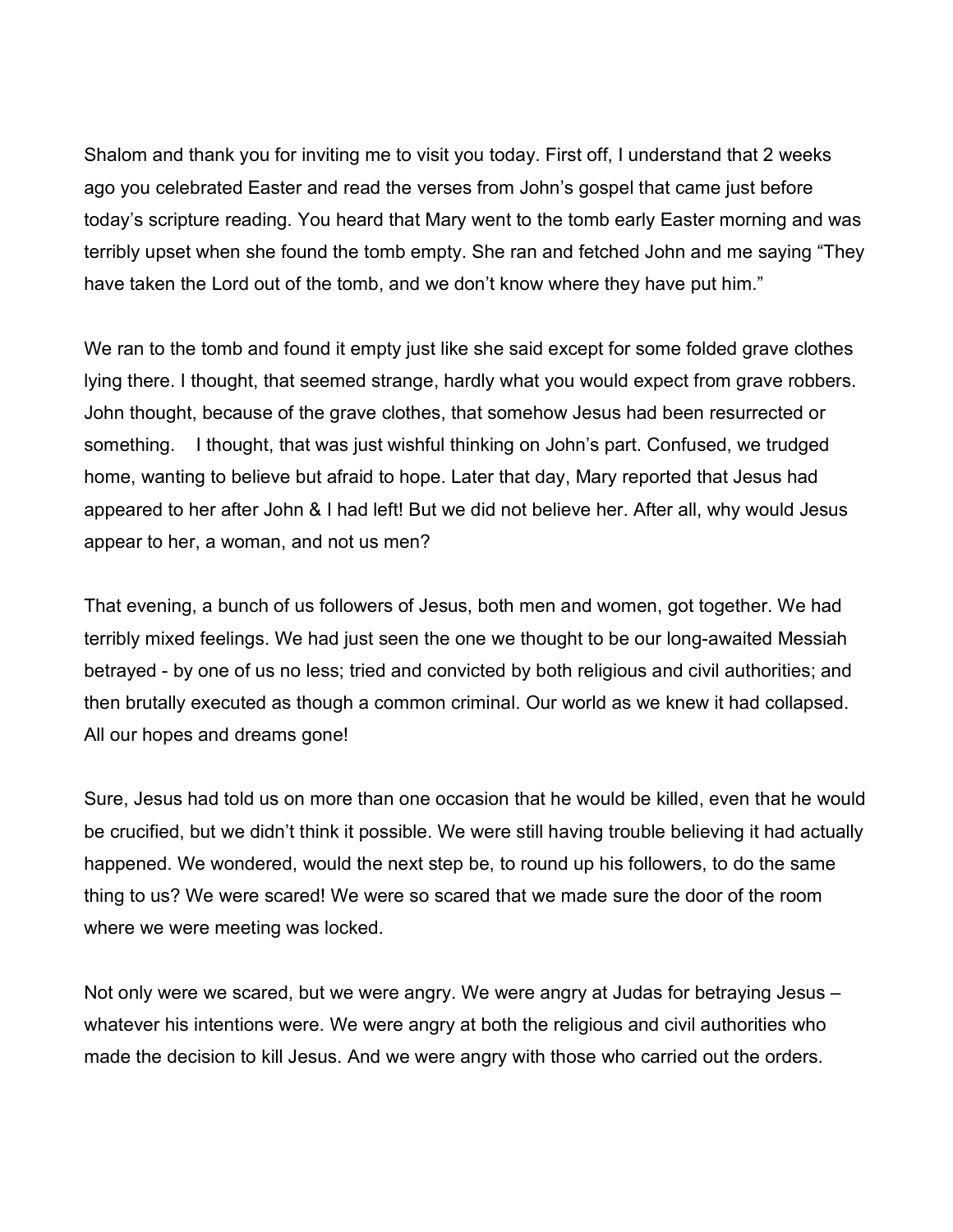We didn't know what to do. Some of us wanted to strike out and resort to violence. Others of us remembered what had happened in the garden. When the soldiers grabbed Jesus, I took my sword and cut off the ear of the high priest's slave. Jesus said: Put your sword back into its sheath. Am I not to drink the cup that the Father has given me?" And then he healed the soldier's ear!

We were really confused. We wondered why didn't Jesus let us fight for him. Why didn't Jesus save himself? Why did God abandon Jesus?

And to be honest, we were also embarrassed. Most of us men, had abandoned Jesus at the cross. If Mary was right, and Jesus really was alive, what would he say to us about all our desertions?

And I, I was the one who had proudly declared to Jesus, when he had predicted we would all abandon him, that I would never abandon him. And within hours I – not just once or even twice, but three times – I denied even knowing him! If he did turn out to be alive, how could I ever face him?

On the other hand, if the women were wrong, and Jesus was dead, how would we face all the people, who knew we had been wrong about him, and would say "We told you so"?

While we were circling round and round with our questions and frustrations, Jesus appeared – right there in the middle of the room in front of us! And instead of asking, why we had abandoned him, he simply said: "Peace be with you." Can you imagine how that felt to hear him say those words? In other words, he was saying "It is okay. I understand. I forgive you."

He followed these words by showing us the wounds in his hands and side proving that he was not a ghost, as some of us feared, it really was him! Wow! Did that room ever get noisy as we all burst into cheers. We were so relieved. It was so good to have him back with us again.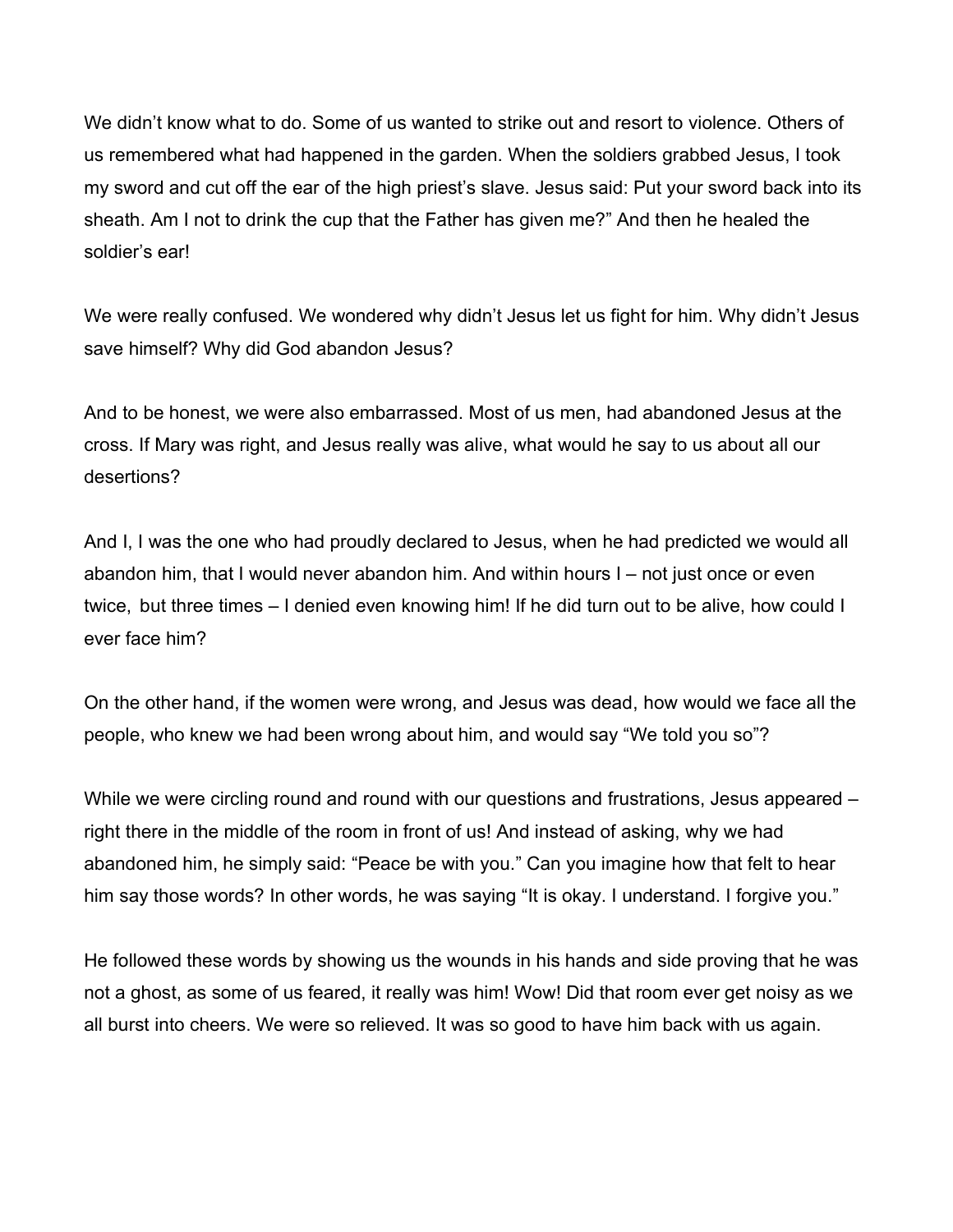Then Jesus repeated the words "Peace be with you" and added: "As the Father has sent me, so I send you." Then it got really quiet. So quiet that you could almost hear a pin drop. What was he saying? Was he sending us to carry out the same mission that got him killed? Were we to show and tell the world how much God loves them? Quite frankly, I wasn't sure we were up for it.

Then, as if he could read my mind, Jesus did something strange. He breathed on us and said: "Receive the Holy Spirit." I felt a soft, warm breeze surrounding me. I no longer felt so afraid or unsure. I felt the Spirit would equip me to do what God was calling me to do.

But Jesus wasn't finished talking. He continued saying: "If you forgive the sins of any, they are forgiven them; If you retain the sins of any, they are retained." Hmm I wondered what did that mean.

It wasn't that he hadn't taught us about forgiveness before. You probably heard the story of some men dragging a woman caught in adultery to him and asking permission to stone her like the law said. Eventually Jesus told them that the one without sin could cast the first stone and of course they all left. And then he said to the women "Neither do I condemn you. Go and sin no more." So, we learned we were not to judge others, and just because we are forgiven, doesn't mean we should go out and sin again.

And did you hear how he taught us to pray, saying: "forgive us our trespasses as we forgive those who trespass against us?"

He even forgave the people who crucified him saying: "Father, forgive them, for they know not what they are doing."

His words: "If you forgive the sins of any, they are forgiven them; if you retain the sins of any, they are retained", kept running through my mind. Was he suggesting that we could either forgive the sins of those who had attacked and killed him and who would probably continue to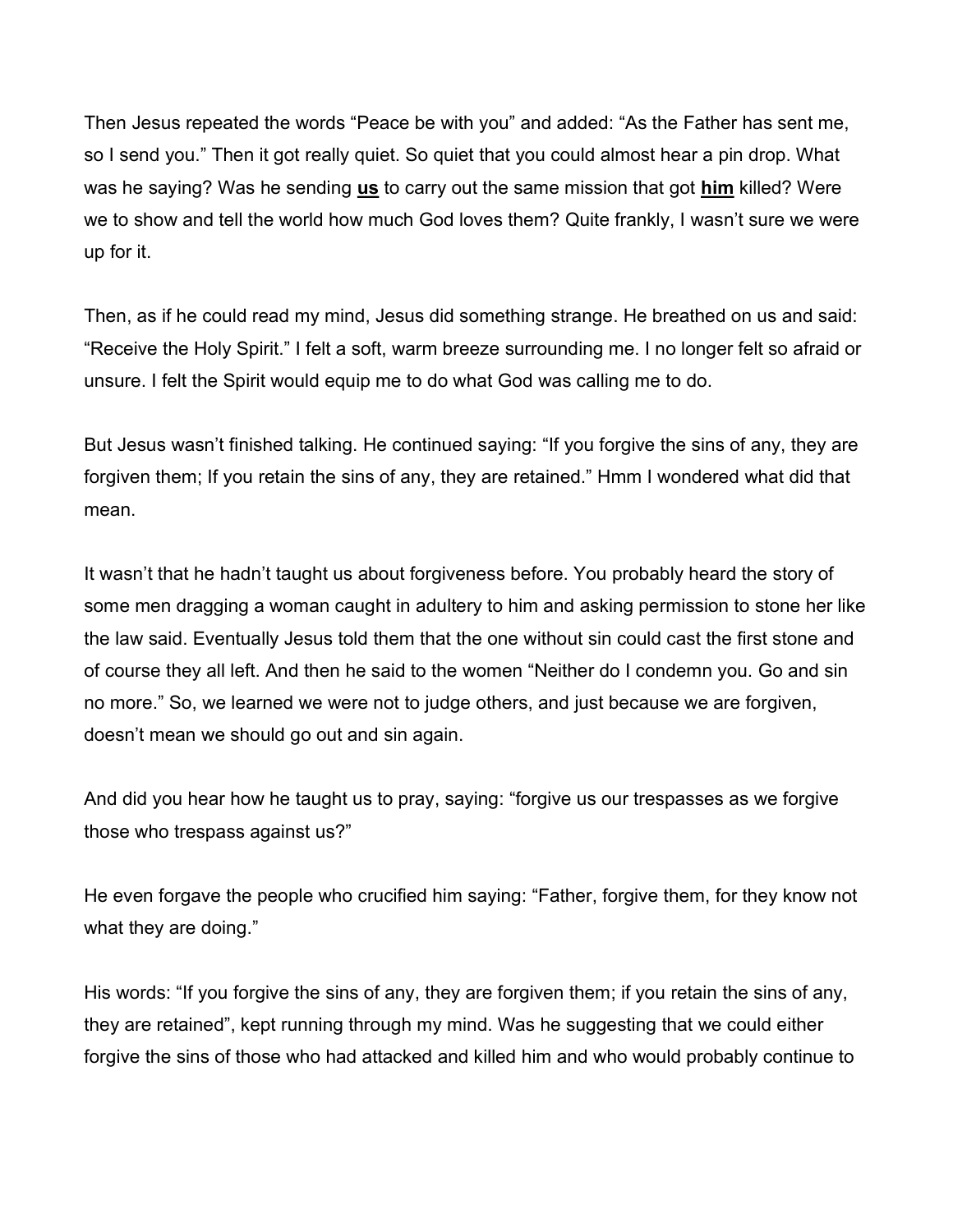persecute us, or we could retain or "hold onto" their sins, maintain our anger and our fear, and probably be paralyzed by it and likely not experience God's peace?

And why did Jesus seem to connect receiving the Holy Spirit with his teaching about forgiveness? Was he suggesting that the Holy Spirit would help us forgive the sins of others and experience God's peace? I think so.

Now when Jesus said "Peace be with you" as it is translated in your bibles, the word that is translated "peace" is our Hebrew word "Shalom." The meaning of Shalom though is much broader than your understanding of the word "peace." While your word "peace" is understood as the absence of noise, conflict or war etc. our understanding of Shalom is much broader. It encompasses right relationships with everyone and everything.

Right relationships with God, others, ourselves, and all of God's creation. Jesus taught us that forgiveness is a crucial element to experiencing right relationships with God, others, ourselves, and all creation.

Now I understand you have a ritual of passing the peace of Christ. I don't know what you usually think about when you say those words, but this morning I invite you to pass the peace in a slightly different way.

I invite you to simply exchange the greeting "Shalom" with the understanding that you are wishing each other right relationships with forgiveness with God, others, yourselves, and all creation.

To indicate how God is sending you out to share God's peace or shalom to the whole world, I invite the persons closest to the left front of each section to begin by greeting the person beside them with simply "Shalom, The Multimum of the Multimum of the simulation of the sector. with "Shalom" and then exchanges the greeting with the person to their right or at the end of the row behind them. The greeting should snake through the congregation in each section, so everyone is greeted.